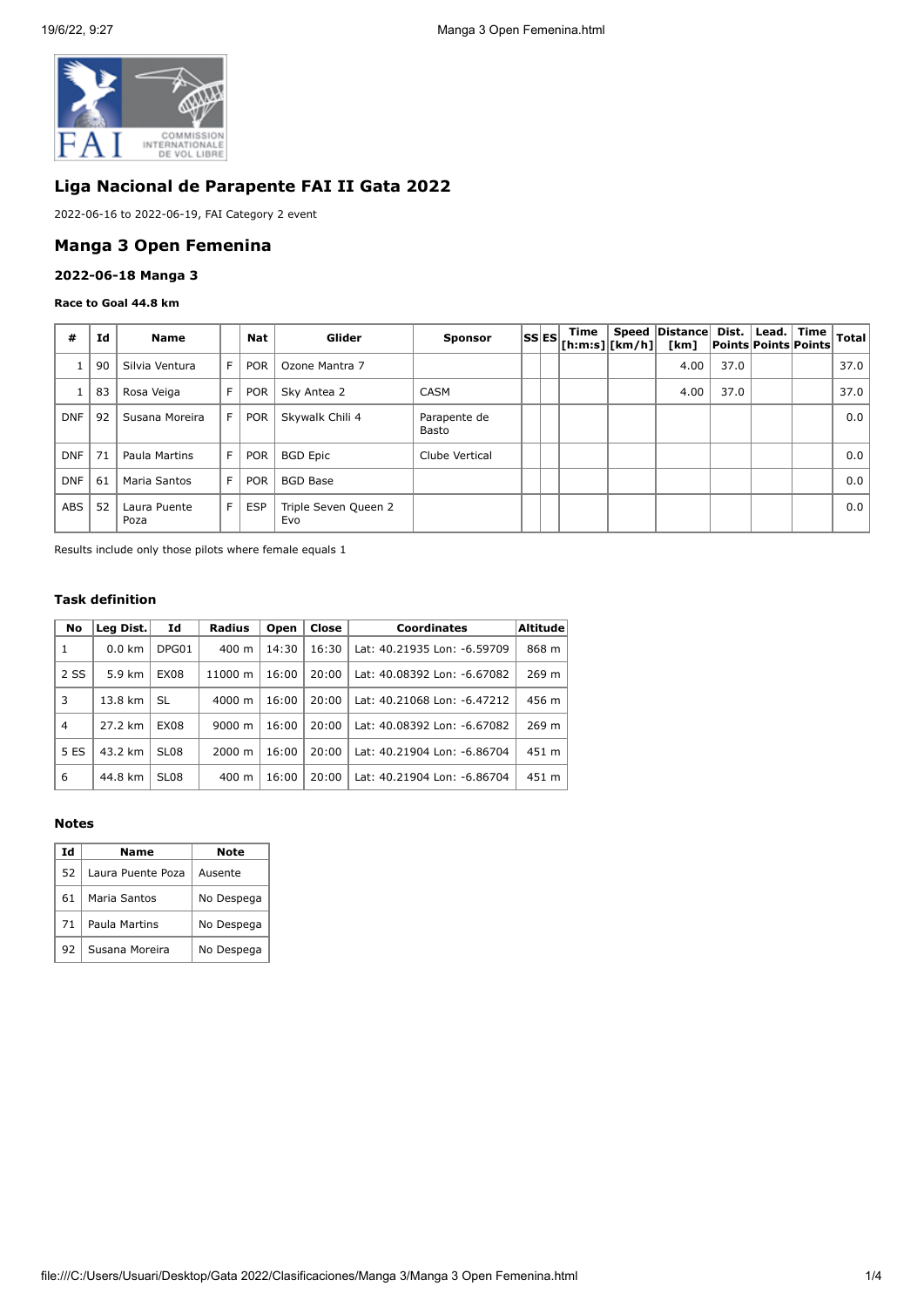# **Pilots not yet processed (NYP)**

| Ιd<br>Name |                               |  |  |  |  |
|------------|-------------------------------|--|--|--|--|
|            | 41   Jose Antonio Perez Jorge |  |  |  |  |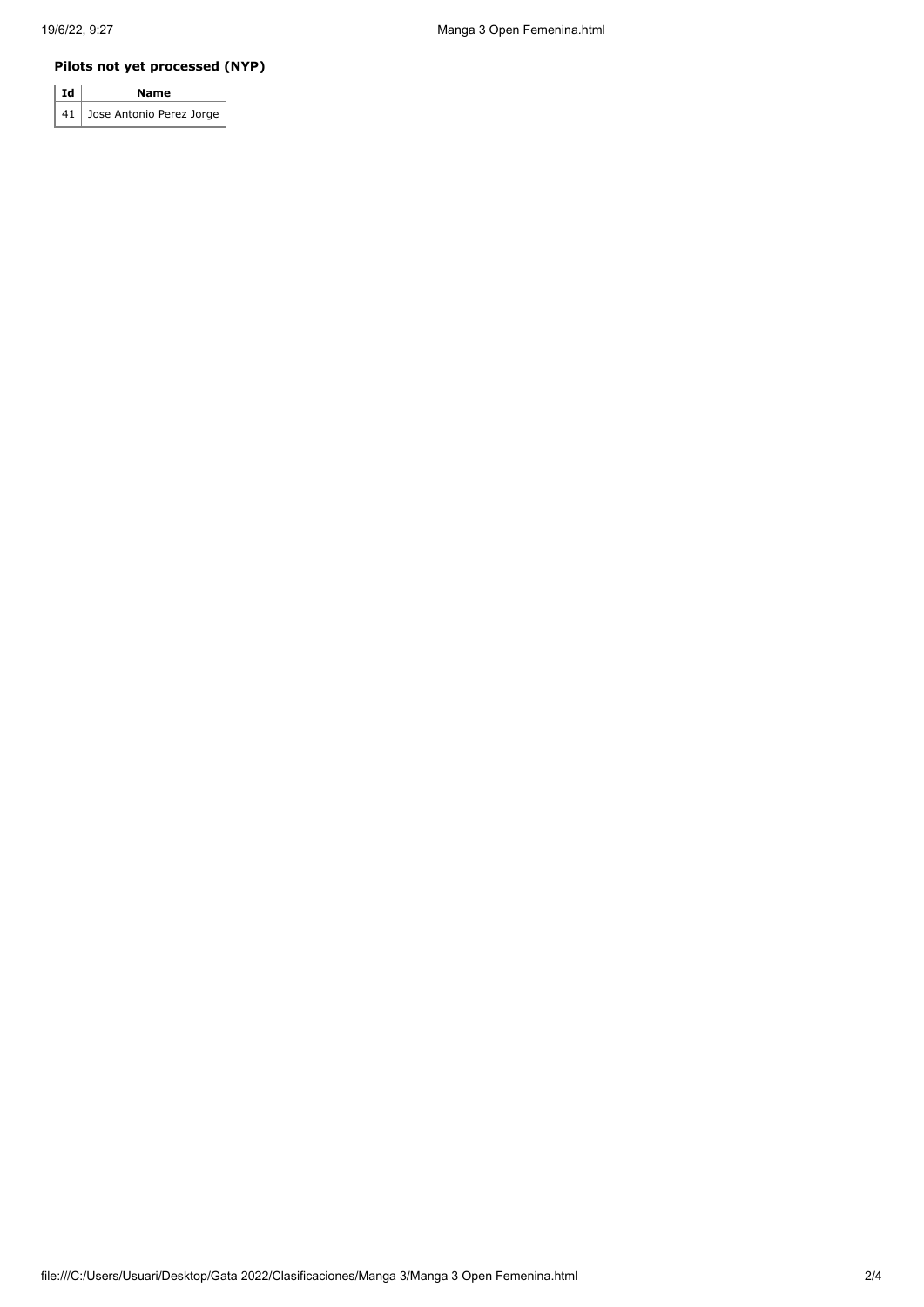### **Task statistics**

| param                           | value                     |
|---------------------------------|---------------------------|
| ss distance                     | 37.37                     |
| task distance                   | 44.825                    |
| launch_to_ess_distance          | 43.225                    |
| no_of_pilots_present            | 84                        |
| no_of_pilots_flying             | 76                        |
| no_of_pilots_lo                 | 67                        |
| no_of_pilots_reaching_nom_dist  | 9                         |
| no_of_pilots_reaching_es        | 9                         |
| no_of_pilots_reaching_goal      | 9                         |
| sum_flown_distance              | 1303.42                   |
| best_dist                       | 44.825                    |
| best_time                       | 1.7906                    |
| worst_time                      | 2.2164                    |
| qnh_setting                     | 1013.25                   |
| no_of_pilots_in_competition     | 93                        |
| no_of_pilots_landed_before_stop | 0                         |
| sum_dist_over_min               | 1015.131                  |
| sum_real_dist_over_min          | 1015.131                  |
| sum_flown_distances             | 1303.42                   |
| best_real_dist                  | 44.825                    |
| last_finisher_start_time        | 2022-06-18T16:00:00+02:00 |
| last_start_time                 | 2022-06-18T16:00:00+02:00 |
| first_start_time                | 2022-06-18T16:00:00+02:00 |
| first_finish_time               | 2022-06-18T17:47:26+02:00 |
| max_time_to_get_time_points     | 3.1287                    |
| goalratio                       | 0.1184                    |
| arrival_weight                  | O                         |
| departure_weight                | 0                         |
| leading_weight                  | 0.162                     |
| time_weight                     | 0.1767                    |
| distance_weight                 | 0.6613                    |
| smallest_leading_coefficient    | 1.3119                    |
| available_points_distance       | 414.8938                  |
| available_points_time           | 110.8593                  |
| available_points_departure      | 0                         |
| available_points_leading        | 101.6372                  |
| available_points_arrival        | 0                         |
| time_validity                   | 1                         |
| launch_validity                 | 0.9893                    |
| distance_validity               | 0.6342                    |
| stop_validity                   | 1                         |
| day_quality                     | 0.6274                    |
| ftv_day_validity                | 0.6274                    |
| time_points_stop_correction     | 0                         |
|                                 |                           |

# **Scoring formula settings**